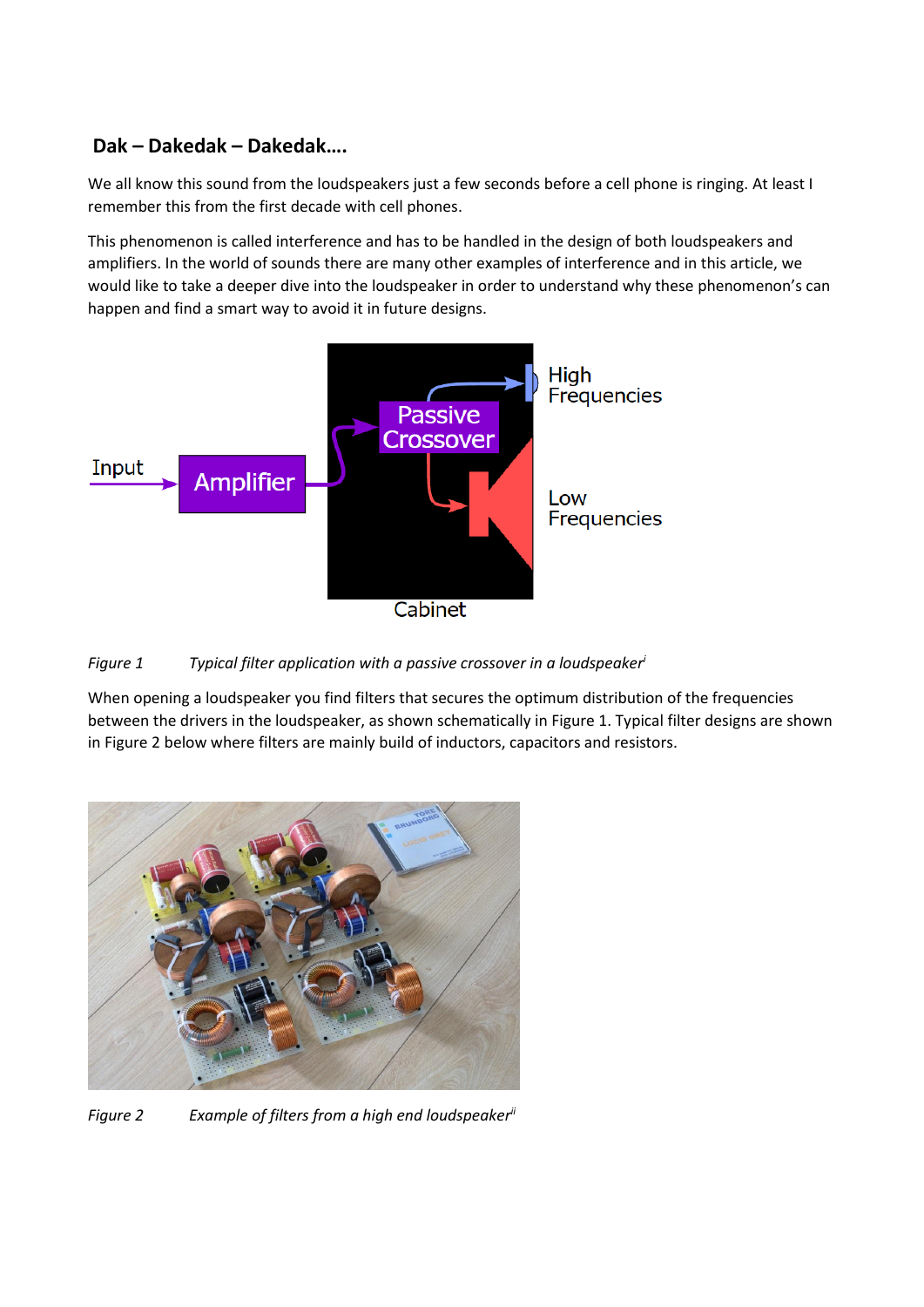## But where does the noise come from?

When using inductors made of laminated steel sheets a low humming sound is often heard caused by the lack of stiffness in the lamination stacking. This can be avoided by using powder based soft magnetic materials as the core material. But is it also known that the wire itself can vibrate which is turned into an electrical signal that introduces distortions to the clean sound. Therefore coils are often overmolded or painted with a resin in order to introduce stiffness in the entire system.<sup>iii</sup>

But the external and periodic noise is typically caused by the open design of a ring core, where the filter system is open for external signals and can interfere with electronic equipment nearby the loudspeakers.

This can be avoided with a closed pot core design which is also known to be more compact than standard toroid cores. Today pot cores are mostly known to be produced in ferrites with a saturation level around 0,45 tesla. But when using pot cores produced in Soft Magnetic Composites (SMC) it will be possible to either use the cores in high current applications or reduce the size significant as the SMC material can carry up to 1,9 tesla before it is fully saturated. Furthermore the compactness of an SMC por core does also give potentials for copper savings as it is easier to wind around the round core than around a squared toroid core.



*Figure 3 A typical pot core design made in soft magnetic ferrite materialiv*

Designing pot cores using SMC and the design freedom given by the powder metallurgical process technology, it is also possible to build in thermal management. SMC has a relative high heat conductivity compared to ferrites, but furthermore the outer ring (the yoke) can be designed with cooling ribs in order to stabilize temperature and reduce the impact of the thermal coefficient of the inductor - or even increase the current level even higher. An example of such a design is shown in Figure 4.



*Figure 4 SMC pot core designed with external cooling ribs<sup>v</sup>*